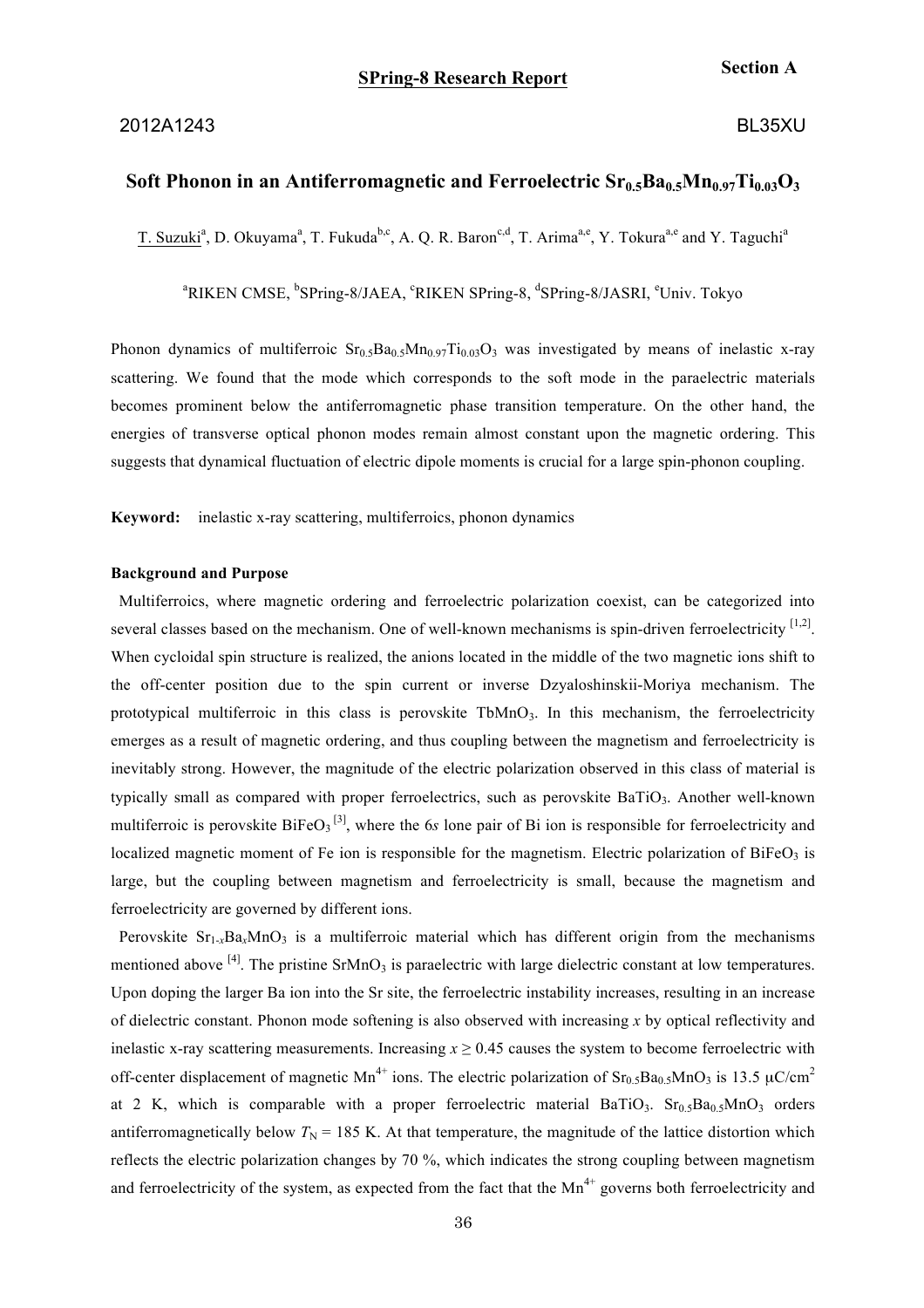ntensity (arb .units)

magnetism. In order to clarify the coupling between magnetism and phonon dynamics, we measured inelastic x-ray spectra of the ferroelectric perovskite manganite.

#### **Experimental Summary**

A single crystal of  $Sr<sub>0.5</sub>Ba<sub>0.5</sub>Mn<sub>0.97</sub>Ti<sub>0.03</sub>O<sub>3</sub>$  was grown by a two-step procedure as described in Ref. [4]. The properties of magnetism and ferroelectricity of  $Sr_0$ ,  $Ba_0$ ,  $Mn_0$ ,  $T1_0$ ,  $O_3$  are qualitatively the same as those of  $Sr_{0.5}Ba_{0.5}MnO_3$ . We observed electric polarization value of 8.7  $\mu$ C/cm<sup>2</sup> at 2 K and ferroelectric transition temperature is 400 K. Antiferromagnetic transition was observed to take place at 188 K. Inelastic

> $(a)$  $0<sub>6</sub>$

 $0.5$ 

 $0.4$ 

 $0.3$ 

 $u_{1} + q$  (r. l. u.)

r (a.  $0.2$ 

x-ray scattering measurements were performed at BL35XU  $^{[5]}$ . A silicon (11 11 11) backscattering monochrometer was used. The crystal was mounted with <001> pseudo-cubic axis horizontal and <110> axis vertical, so that we could access the reciprocal space  $Q = (005)$  +  $(qq0)$ <sup>[6]</sup>. In this setting, the scattered intensity from the phonon modes polarized parallel to the <001> axis can be detected.

#### **Results and Discussion**

Fig. 1 shows the inelastic x-ray scattering spectra at 300 K. Elastic scattering was removed by using the instrumental resolution function, and the intensity is divided by the Bose factor  $[n(\omega)+1]$ . The spectrum at  $q = 0.10$  has two distinct features at  $E = 7$  and 23 meV. These peak structures are also observed in the paraelectric phase of  $Sr_{1-x}Ba_xMnO_3$  ( $x \leq$ 0.3), where lower and higher energy peak are assigned to transverse acoustic (TA) and optical (TO2) modes, respectively  $^{[7]}$ .



40

35

30

25

20

 $15$ 

10

Energy (meV)

 $T = 300 \text{ K} (> T_{\rm N})$ 

 $q = 0.50$ 

 $0.44$ 

 $0.39$ 

 $(qq5)$ 

In addition, a broad feature is observed in between. The feature corresponds to another optical (TO1) mode, which exhibits softening in the paraelectric phase. Three modes are discernible in this energy range for the paraelectric  $S_{1-x}Ba_xMnO_3$ . Considering the lower lattice symmetry of the tetragonal ferroelectric material (as compared to the cubic paraelectric) we fit the obtained spectrum to five phonon modes modeled as damped harmonic oscillators, whose intensity is [8]:

by fitting the spectra to Eq. (1)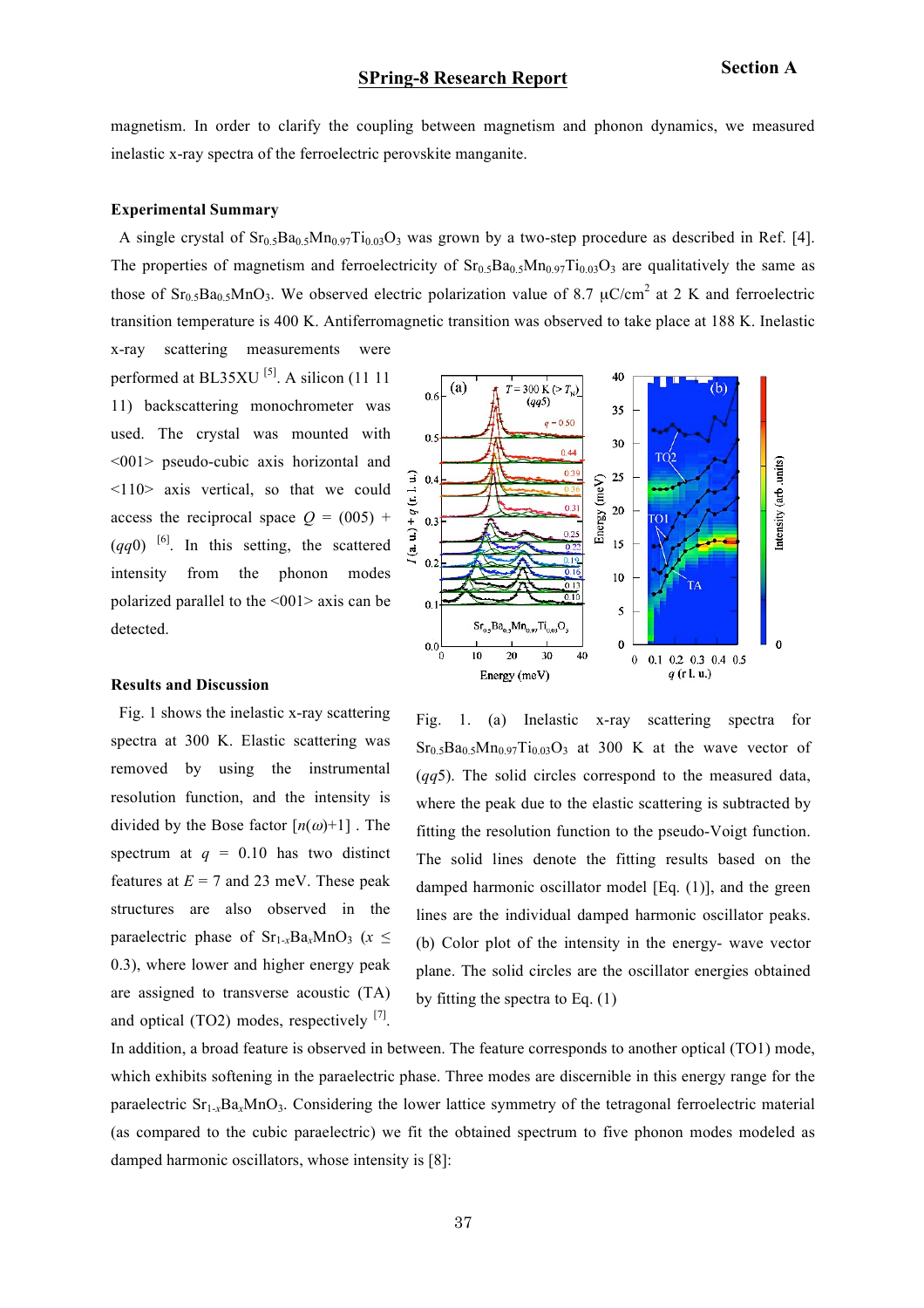## **SPring-8 Research Report**

**Section A**

$$
I_q(\omega) = \sum_j I_j \frac{4\omega\gamma_{qj}/\pi}{\left[\omega^2 - \omega_{qj}^2 - \gamma_{qj}^2\right]^2 + 4\omega^2\gamma_{qj}^2},\tag{1}
$$

where *q* is the wave vector,  $\omega$  is the energy transfer,  $\omega_{q}$  and  $\gamma_{q}$  are the frequency and linewidth of the *j*th mode with intensity *I*j. We were not able to fit all the parameters simultaneously, and therefore, we first varied  $I_j$  and  $\omega_{qj}$ , and then changed  $\gamma_{qj}$ , separately. This fitting reproduces the observed spectra well as shown in Fig. 1(a). The lowest energy peak is assigned to the TA mode, next lower two modes are to TO1 modes, and other modes are to TO2 modes. With increasing *q*, the intensity of the (Bose normalized) peak originating of the TA mode increases and it disperses to higher energy. The TO2 peak is less pronounced and merges with the TO1 modes in the high *q* region. The mode energies,  $\omega_{qi}$ , obtained by fitting are shown as a function of  $q$  in Fig. 1(b).

The temperature dependence of the spectra at fixed  $q = 0.10$  and 0.39 is shown in Figs. 2(a) and 2(b), respectively. Below  $T_N = 188$  K where the tetragonal distortion decreases drastically  $[4]$ , one of the TO1 modes becomes prominent, resulting in the shoulder structure of lowest energy peak at  $q = 0.10$  and distinct peak at  $q = 0.39$  (arrows in the figures). We have performed the two-step fitting with the 5-mode damped harmonic oscillator model, and it reproduces the spectra well in the entire temperature range, as shown by the solid lines in the figures. The intensity, energy, and the linewidth of the TO1 modes obtained by this fitting based on Eq. (1) are shown as a function of temperature in Fig. 3. The intensity of the lower TO1 mode increases below  $T_N$ , as shown in Fig. 3(a), implying the coupling between the phonon and magnetic ordering in the system. This



Fig. 2. Temperature dependence of the inelastic x-ray scattering spectra at (a)  $q = 0.10$  and (b)  $q =$ 0.39.

observation is in accord with general cases of magnetic ordering where a tiny structural distortion occurs simultaneously, and indeed a drastic change of lattice distortion was observed in this system [4]. As shown in Fig. 3(c), the linewidth of the TO1 mode at  $q = 0.39$  decreases, as in the case of the paraelectric  $Sr_{1-x}Ba_xMnO_3$  with  $x = 0.3$  <sup>[7]</sup>. However, in the case of  $x = 0.3$  material, the reduction in the linewidth in the magnetically ordered state becomes more significant as *q* vector becomes smaller, and this is apparently not the case in the present result.

The change in the energy of the damped harmonic oscillator upon magnetic ordering is barely visible, as shown in Fig. 3(b). This is in contrast to the results of the paraelectric  $S_{1-x}Ba_xMnO_3$  materials, where hardening of the TO1 phonon mode is clearly observed upon magnetic ordering <sup>[7]</sup>. The hardening in the paraelectric materials can be described by a spin-phonon coupling model: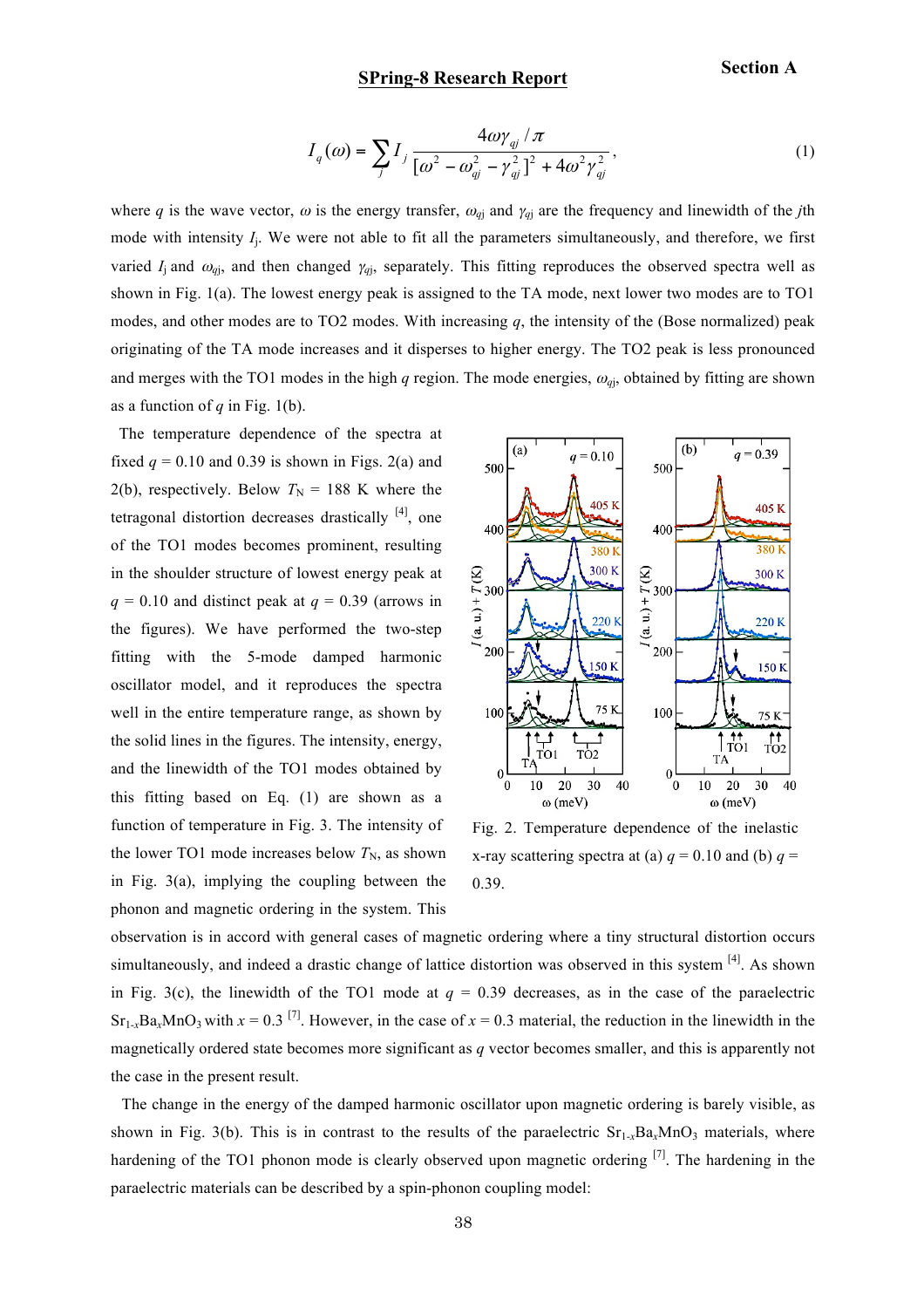# **SPring-8 Research Report**

$$
\omega_m^2 = \omega_0^2 + \alpha \langle S_i \cdot S_j \rangle, \tag{2}
$$

where  $\omega_{\rm m}(\omega_0)$  is an energy of the phonon mode with (without) spins,  $\alpha$  is a coupling constant, and  $\langle S_i \cdot S_j \rangle$ is a nearest-neighbor spin pair correlation function. Within this model, the magnitude of  $\alpha$  in the present ferroelectric  $Sr_{1-x}Ba_xMn_{0.97}Ti_{0.03}O_3$  is smaller than those of paraelectric materials with  $x \le 0.3$ . This suggests that the dynamical fluctuation of electric dipole is needed for larger  $\alpha^{[9]}$ , and this type of spin-phonon coupling is rather reduced once long-range ferroelectric order is established. For more detailed discussion, quantitative comparison with the appropriate theoretical model is indispensable.



Fig. 3. Temperature dependence of (a) intensity, (b) energy, and (c) linewidth assigned to the two transverse optical (TO1) modes as obtained by fitting based on Eq. (1). The values at two different  $q$  ( $q = 0.10$  and 0.39) are shown. The values of the TA and TO2 modes are not displayed.

#### **Acknowledgments**

The authors are grateful to H. Sakai for fruitful discussion. This work was partly supported by Funding Program for World-Leading Innovative R&D on Science and Technology on "Quantum Science on Strong Correlation" from the Japan Society for the Promotion of Science (JSPS).

#### **References**

- [1] S. –W. Cheong and M. Mostovoy, *Nat. Mater.* **6**, 13 (2007)
- [2] Y. Tokura and S. Seki, *Adv. Mater.* **22**, 1554 (2010)
- [3] G. Catalan and J. F. Scott, *Adv. Mater.* **21**, 2463 (2009)
- [4] H. Sakai et al., *Phys. Rev. Lett.* **107**, 137601 (2011)
- [5] A. Q. R. Baron et al., *J. Phys. Chem. Solids* **61**, 461 (2000)
- [6] A. Q. R. Baron et al., *J. Phys. Chem.* **69**, 3100 (2008)
- [7] H. Sakai et al., *Phys. Rev. B* **86**, 104407 (2012)
- [8] B. Fåk and B. Dorner, *Physica B* **234-236**, 1107 (1997)
- [9] T. Katsufuji and H. Takagi, *Phys. Rev. B* **64**, 054415 (2001)